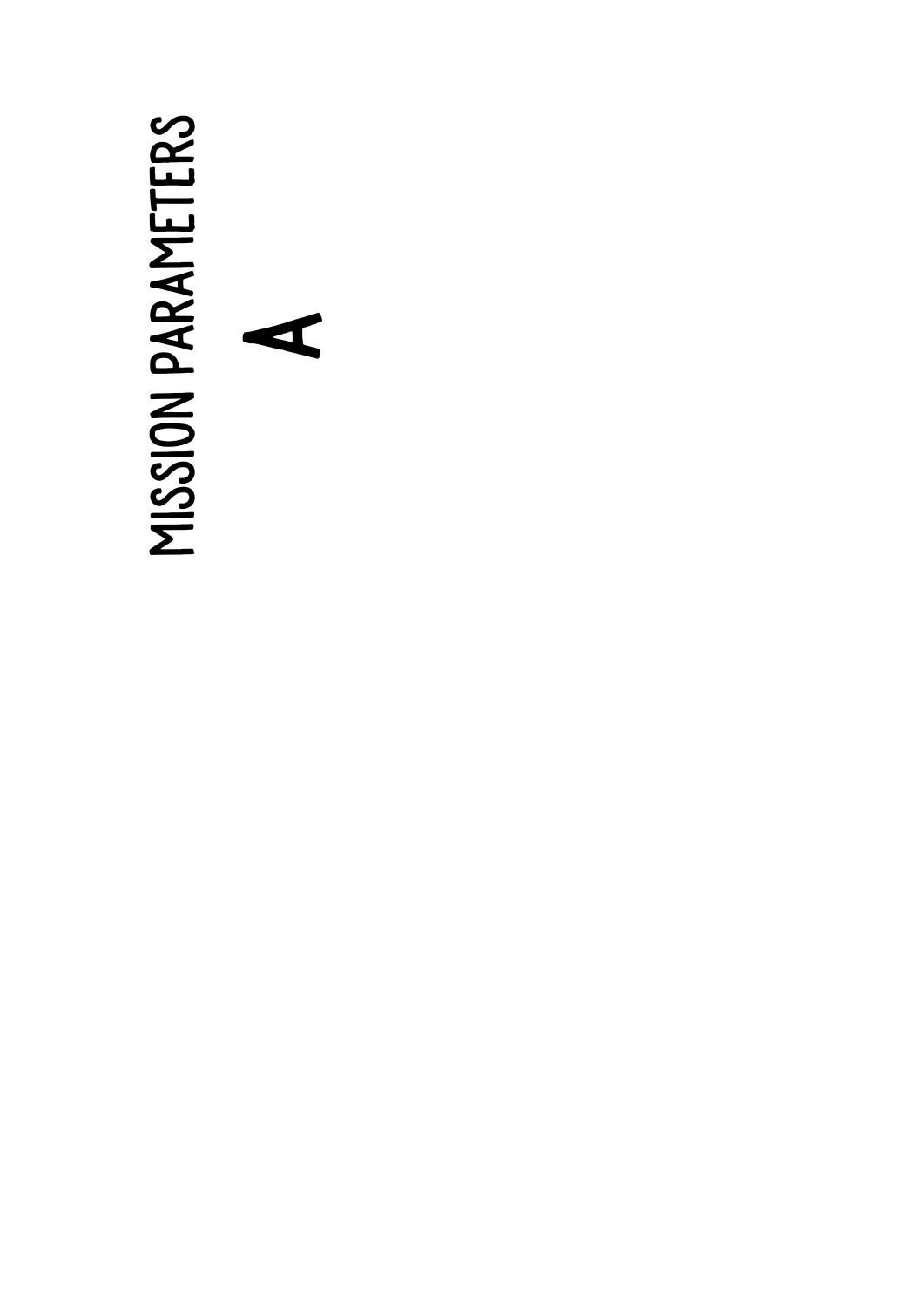### Mission Parameters YOU MUST FOLLOW YOUR BATTLE STRATEGY TO THE END. (you may not change strategy at any point)

#### 1. Make your first 10 shots

(indicate your hits and misses by switching the blue pegs to red or white)

Opponents turn

#### 2. Make your second 10 shots

(indicate your hits and misses by switching the blue pegs to red or white)

**COPPONENTS TURN** 

3. Make your third 10 shots

(indicate your hits and misses by switching the blue pegs to red or white)

 $-$  Opponents turn  $-\!\!\!-\!\!\!-$ 

4. Make your final 10 shots (indicate your hits and misses by switching the blue pegs to red or white)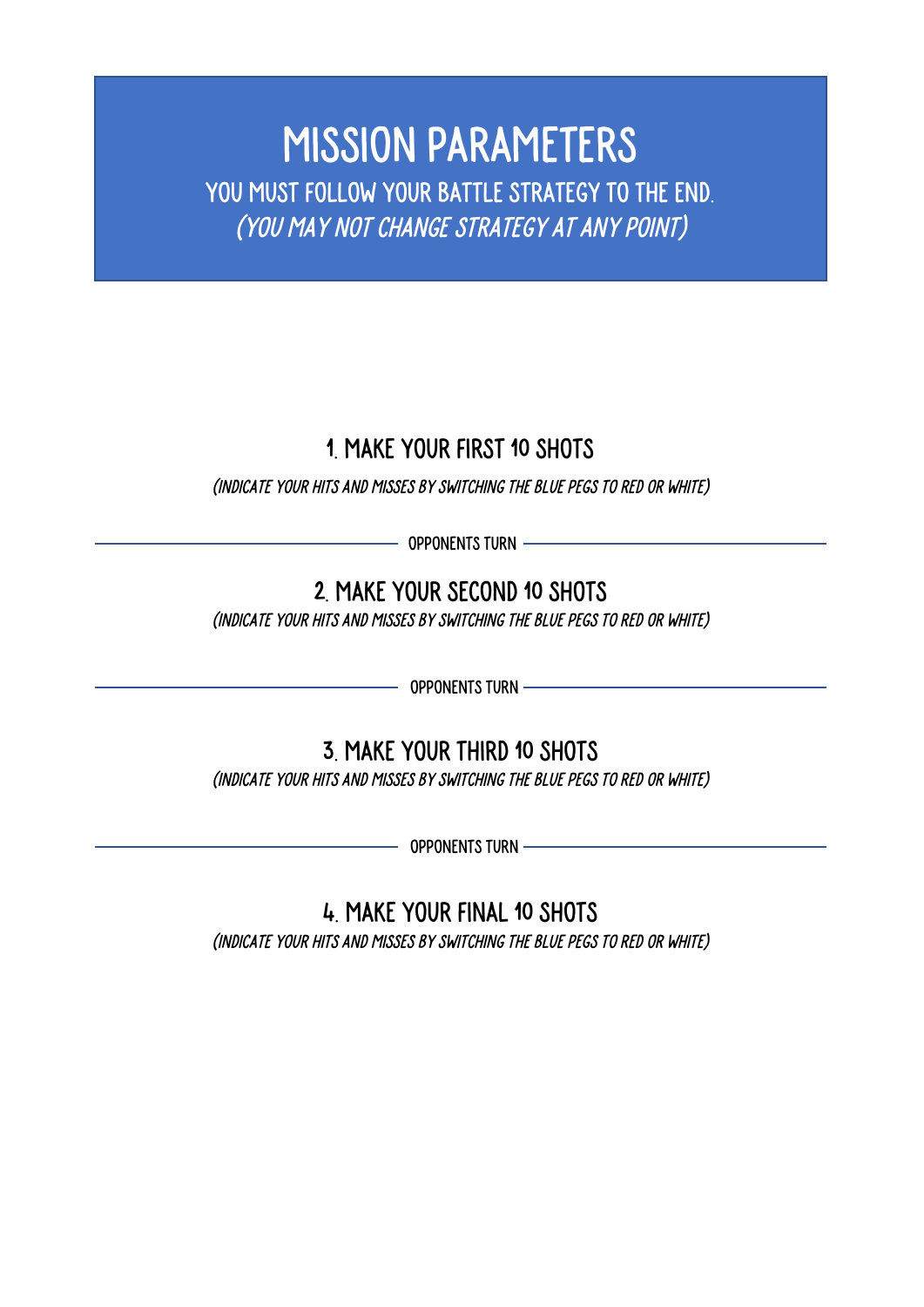# MISSION PARAMETERS Mission Parameters  $\mathbf{\Omega}$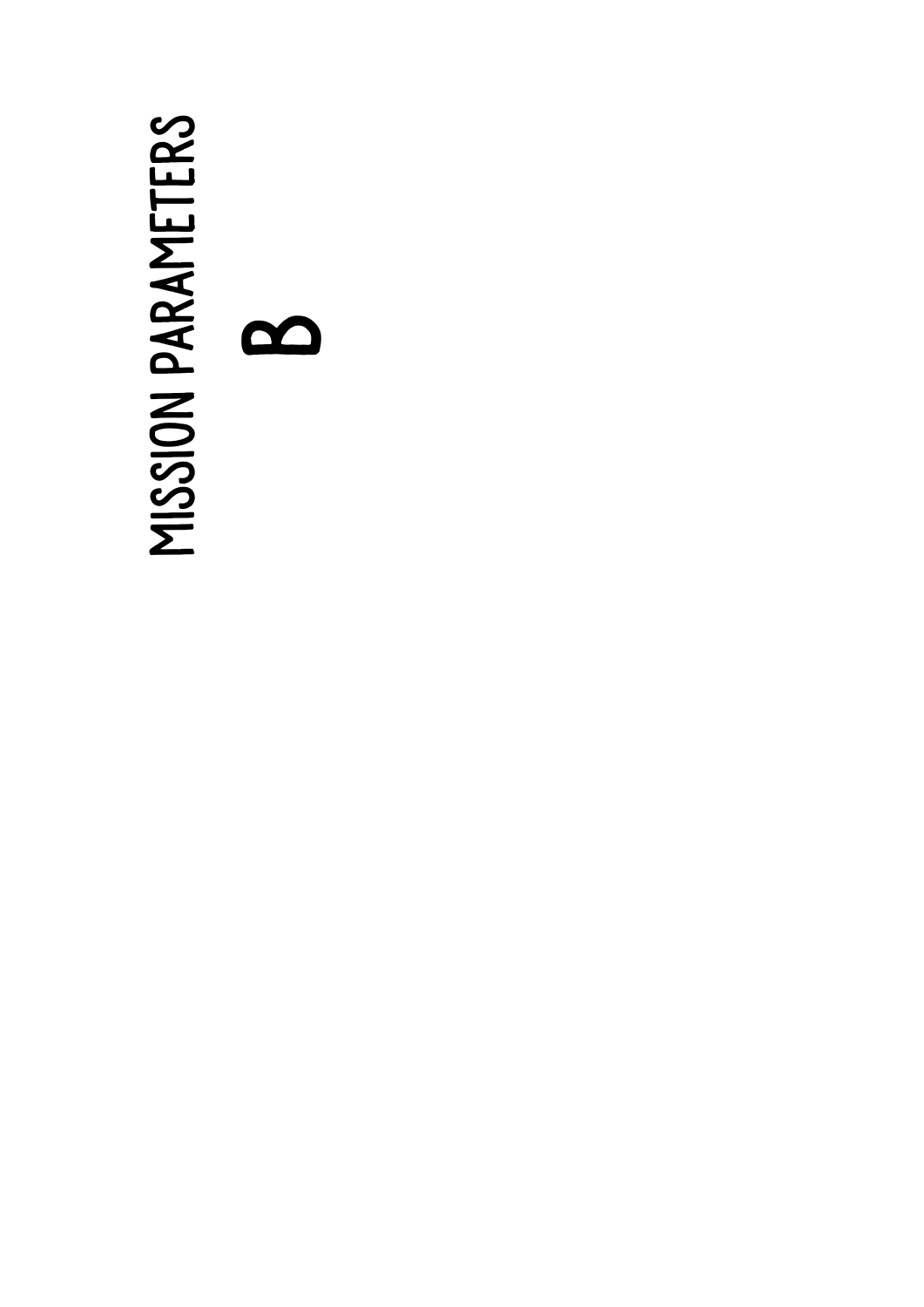### Mission Parameters YOU MAY CHANGE YOUR BATTLE STRATEGY, but only ONCE, after YOU have taken 20 shots.

#### 1. Make your first 10 shots

(indicate your hits and misses by switching the blue pegs to red or white)

Opponents turn

#### 2. Make your second 10 shots

(indicate your hits and misses by switching the blue pegs to red or white)

Opponents turn – You may now re-arrange your blue pegs

#### 3. Make your third 10 shots

(indicate your hits and misses by switching the blue pegs to red or white)

- OPPONENTS TURN -

4. Make your final 10 shots (indicate your hits and misses by switching the blue pegs to red or white)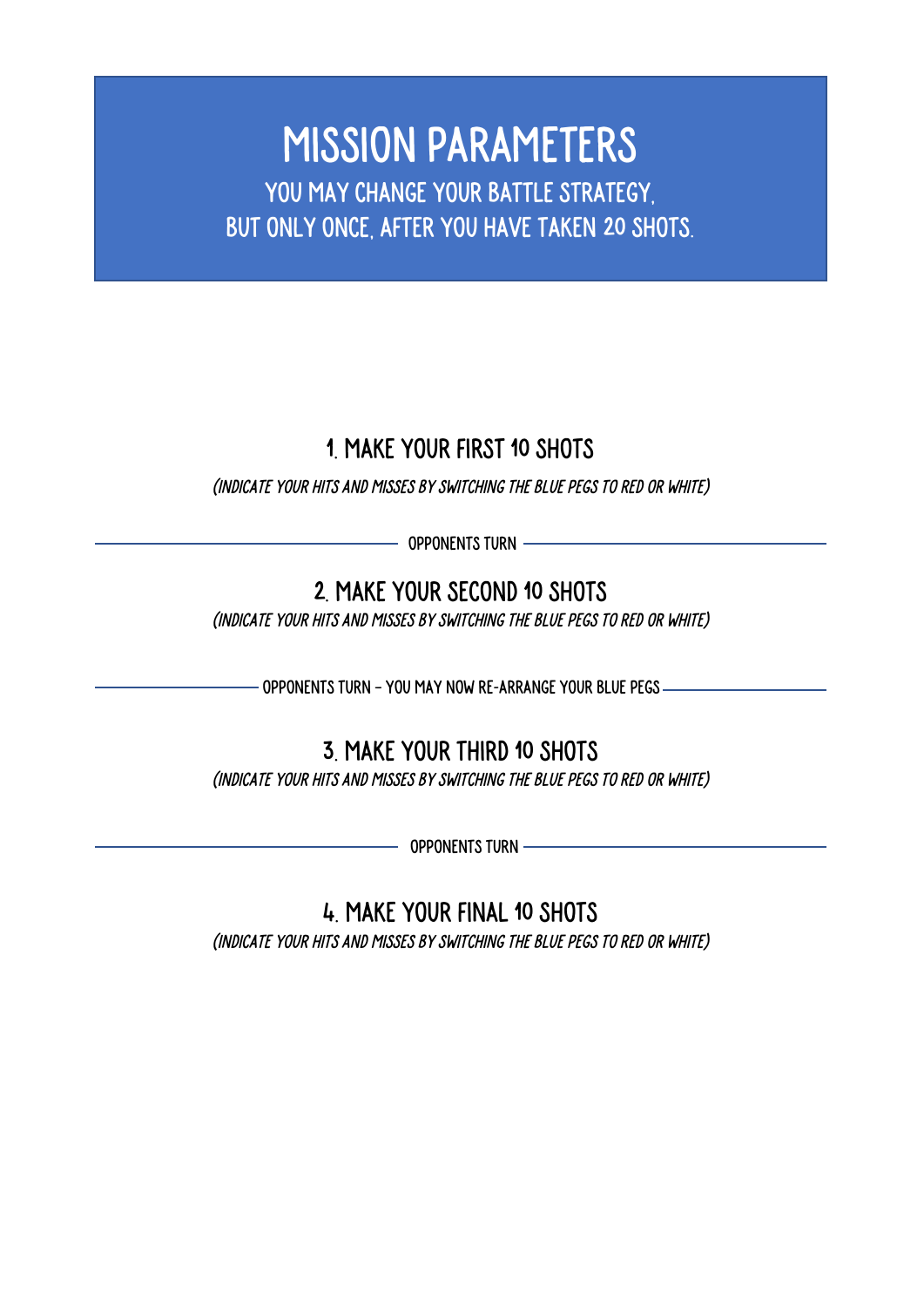# MISSION PARAMETERS Mission Parameters  $\mathbf{\mathcal{C}}$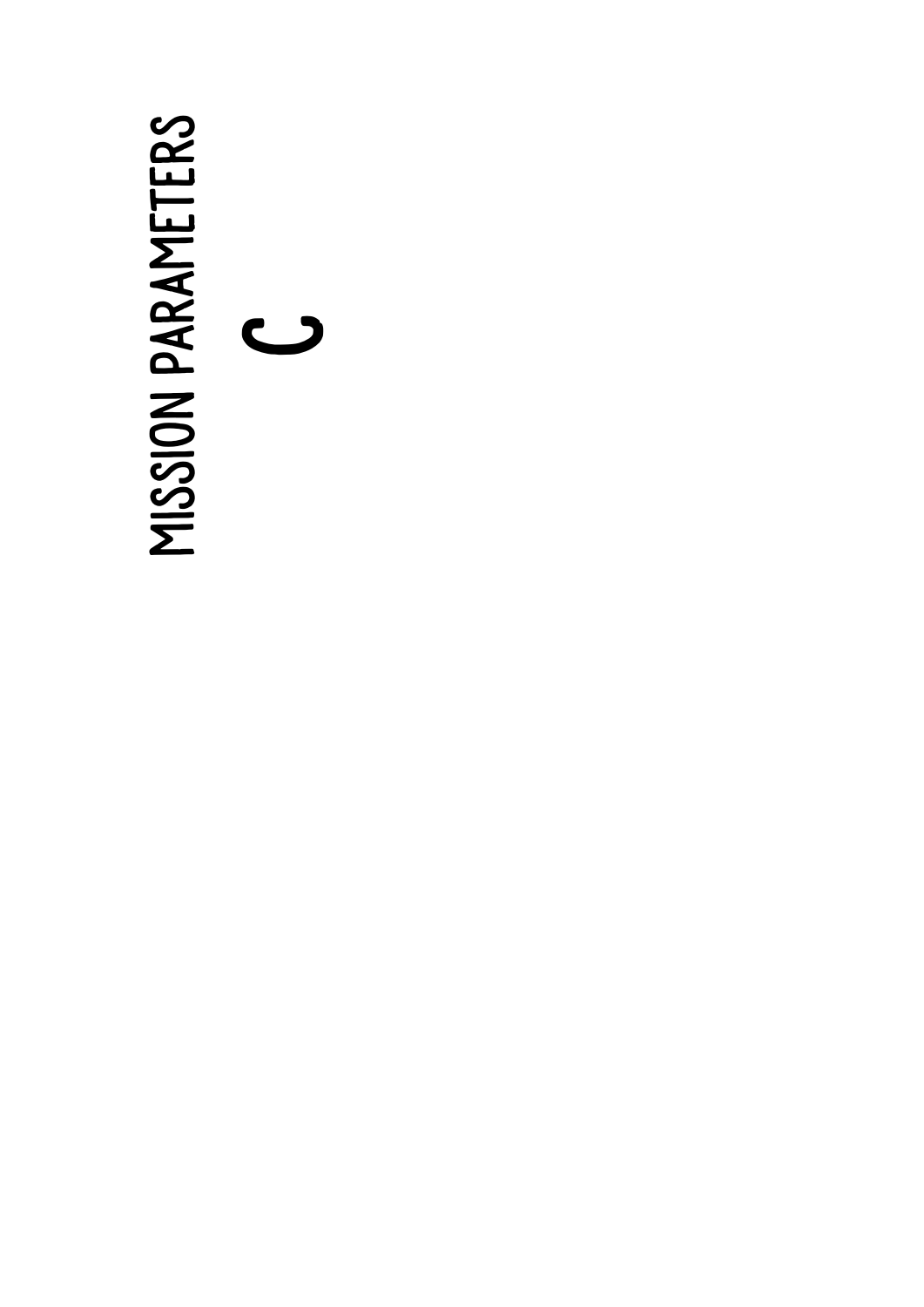### Mission Parameters

YOU MAY CHANGE YOUR BATTLE STRATEGY AFTER EACH VOLLY OF 10 SHOTS

#### 1. Make your first 10 shots

(indicate your hits and misses by switching the blue pegs to red or white)

 $\cdot$  Opponents turn – You MAY NOW RE-ARRANGE YOUR BLUE PEGS

#### 2. Make your second 10 shots

(indicate your hits and misses by switching the blue pegs to red or white)

- OPPONENTS TURN - YOU MAY NOW RE-ARRANGE YOUR BLUE PEGS-

#### 3. Make your third 10 shots

(indicate your hits and misses by switching the blue pegs to red or white)

- OPPONENTS TURN – YOU MAY NOW RE-ARRANGE YOUR BLUE PEGS -

#### 4. Make your final 10 shots

(indicate your hits and misses by switching the blue pegs to red or white)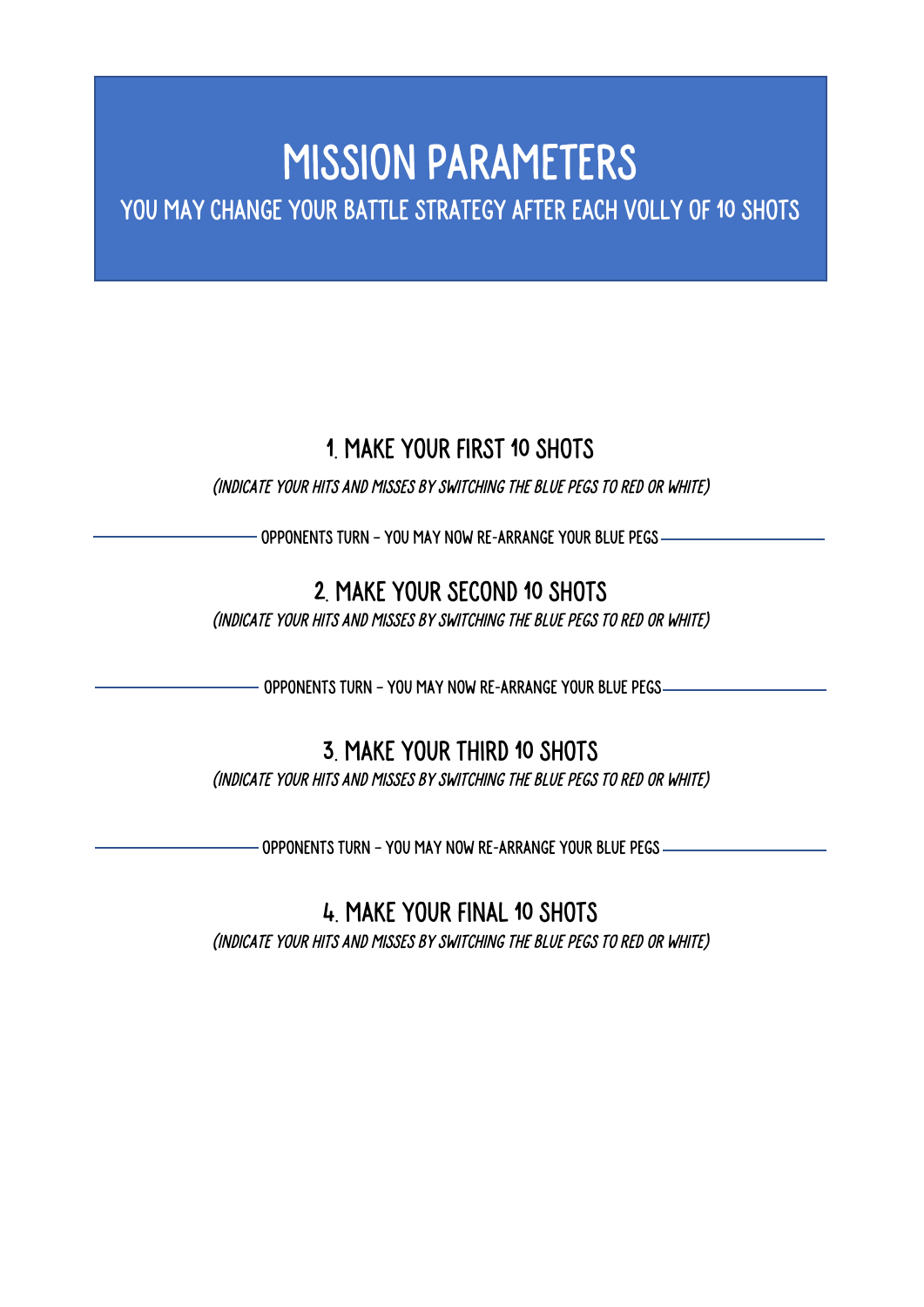# MISSION PARAMETERS Mission Parameters D